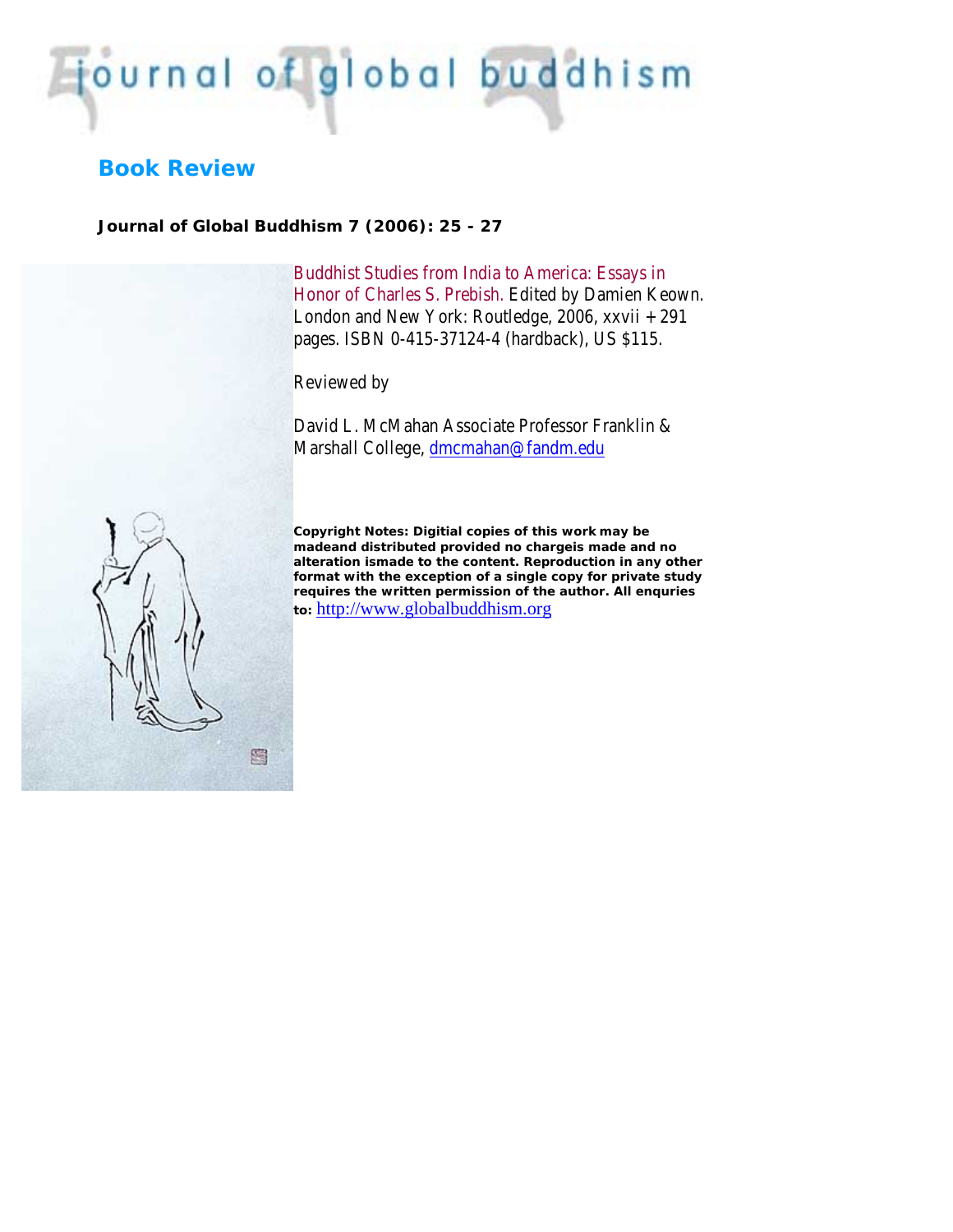## B o o k R e v i e w

Buddhist Studies from India to America: Essays in Honor of Charles S. Prebish. Edited by Damien Keown. London and New York: Routledge, 2006, xxvii + 291 pages. ISBN 0-415-37124-4 (hardback), US \$115.

Reviewed by

David L. McMahan Associate Professor Franklin & Marshall College, [dmcmahan@fandm.edu](mailto:dmcmahan@fandm.edu)

If the title Buddhist Studies from India to America sounds formidably broad, it is because it reflects the unusually variegated career of the scholar to whom this volume is dedicated, Charles S. Prebish. Prebish has published seventeen books and nearly seventy-five articles ranging from scholarship on early Buddhism in India to Buddhism in contemporary North America. His thirty-year career has produced innovative theories on Buddhist monasticism, ethics, and the development of sectarian Buddhism in India, as well as groundbreaking work on Buddhism in America, and even a book on religion and sports. The essays in this book address a panoply of things Buddhist and include contributions that are as original and wideranging as Prebish's own work. They are divided into four sections: "Vinaya studies and ethics," "Buddhist traditions," "Western Buddhism," and "inter-religious dialogue."

In the first section, Steven Heine's chapter on Døgen's understanding of the precepts represents an example of the best of the scholarship in the volume. "Døgen and the Precepts, Revisited" delves into Døgen's historical context, placing him in relation to his predecessors and contemporaries in order to tease out the significance of the new system of sixteen-article precepts he advocated with regard to the theory and practice of Zen. This system was a streamlined version of the precepts that did not include the pr •imok•a. While Døgen placed a great deal of importance on the precepts, he saw them as subordinate to the practice of zazen. Heine suggests that Døgen propounded the sixteen-article precepts in order to mediate between Esai's insistence that the precepts take precedence over zazen and the antinomian view of Nønin and his Daruma school, which claimed that since all beings are originally awakened there is no need for precepts.

The "Vinaya studies and ethics" section also includes an interesting essay by the volume's editor, Damien Keown, in which he speculates on the reasons Buddhism never developed ethics as a distinctive branch of theoretical inquiry, even while it has always placed a strong emphasis on morality. This chapter is deeply informed by Keown's work in this subject and contrasts the Buddhist situation with ancient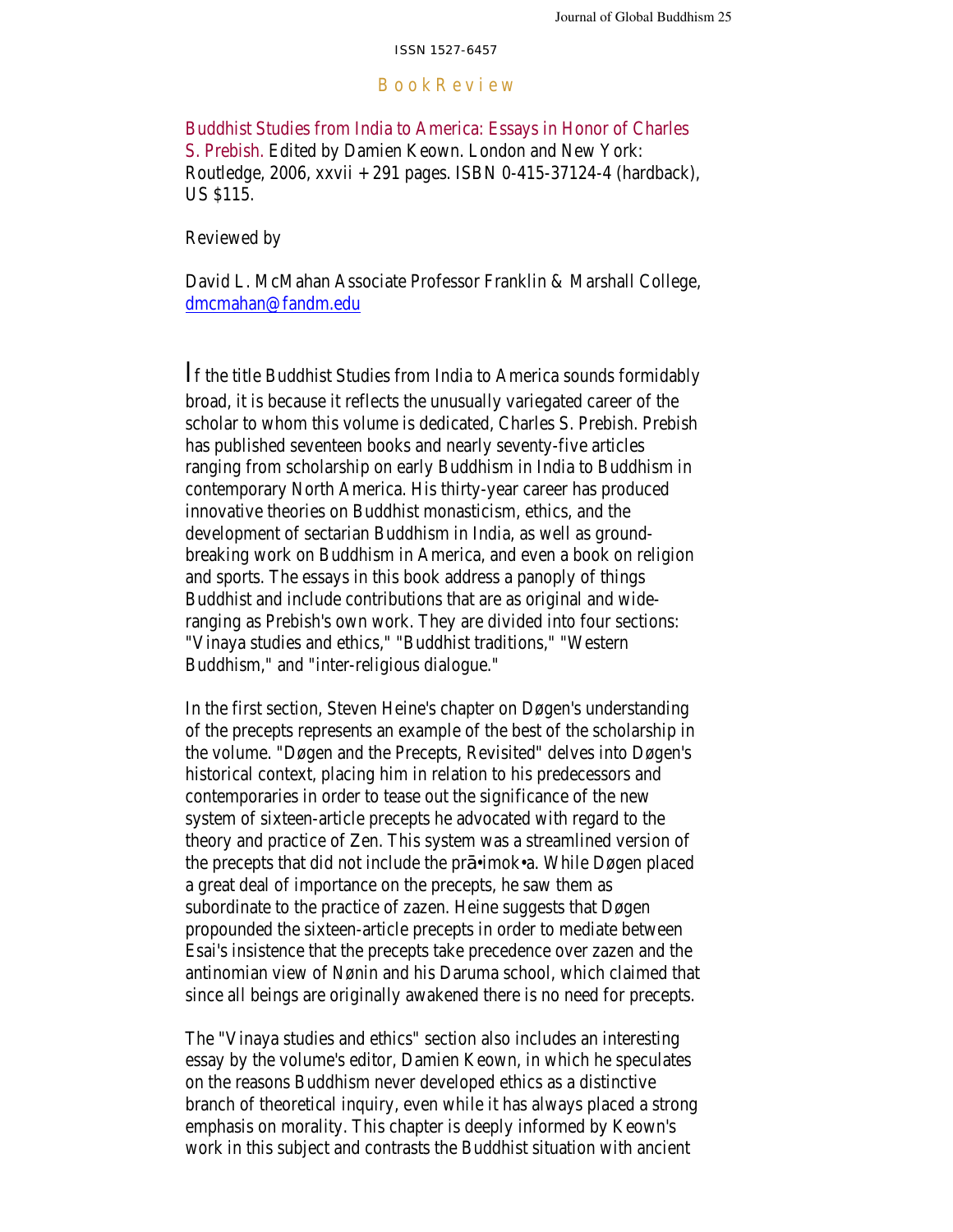Book Review 26

Greek development of meta-ethics, normative ethics, and applied ethics. This section also contains Judith Simmer-Brown's reflections on the prospects for a Tibetan-American bhik•u• sangha. Simmer-Brown notes some of the difficulties facing new bhik•u• s, especially a lack of "patronage, community, training, and education" (58). In a very different kind of essay, Robert L. Hood discusses the difficulties some Buddhists — especially monks without family ties — face when encountering western medical practice. Using the experience of the Burmese monk, Venerable U Sacca Vamsa, as a case study, Hood stresses the need for monks to have durable power of attorney and to name healthcare decision-makers.

The next section, "Buddhist traditions," offers an assortment of scholarly treatments of Buddhist literature, one translation, and even an anomalous teisho by John Daido Loori. The literature treated here ranges from Indian s tras to Tibetan commentaries to Japanese Pure Land texts. Michael Bathgate's chapter on øjøden narratives in Pure Land traditions is notable for addressing a neglected genre of Buddhist literature: popular narratives of people who achieved rebirth in Amida's Pure Land. Bathgate argues these popular edifying biographies compiled between the tenth and twelfth centuries in Japan were written to establish karmic connections between those who had achieved rebirth in and those still on the path to the Pure land. Written for encouragement and inspiration, they would eventually clash with Hønen's insistence on the sole practice of chanting the nembutsu and Shinran's doctrine of grace, as opposed to trying to establish the conditions for rebirth in the Pure Land, oneself. In other offerings, Mavis Fenn gives a close reading of the K tadanta Sutta as a foundation for contemporary Engaged Buddhism and Leslie Kawamura provides a translation and interpretation of Mi-pham discussing the three self-natures (svabh vas) in Yogac ra.

Two chapers in this section stand out for their penetrating examinations of texts in their historical contexts: those of John Powers and Reginald Ray. Powers' piece on Tsong Kha Pa's distinction between s tra and tantra stands out as a model of textual scholarship that illuminates the competitive agendas between rival groups in their historical contexts. Powers asks why Tsong Kha Pa, in his Great Exposition of Secret Mantra (sNags rim chen mo), would compose a text whose central argument is something that was largely taken for granted in his time and place: the soteriological superiority of tantra to s tra. Powers concludes that the famous Tibetan philosopher had a hidden sectarian agenda: to advance a view of tantra that affirms cenobitic monasticism and adherence to traditional morality while still affirming the superiority of tantra. Tsong Kha Pa makes deity yoga — something entirely compatible with the Vinaya — the essential tantric practice and relegates sexual yoga practices of the highest yoga tantras to a small elite. Why does he do this within the context of a discussion of the superiority of tantra to s tra? Because, argues Powers, one of the tantric vows — which Tsong Kha Pa no doubt took himself — was to avoid dispute with other tantrikas.